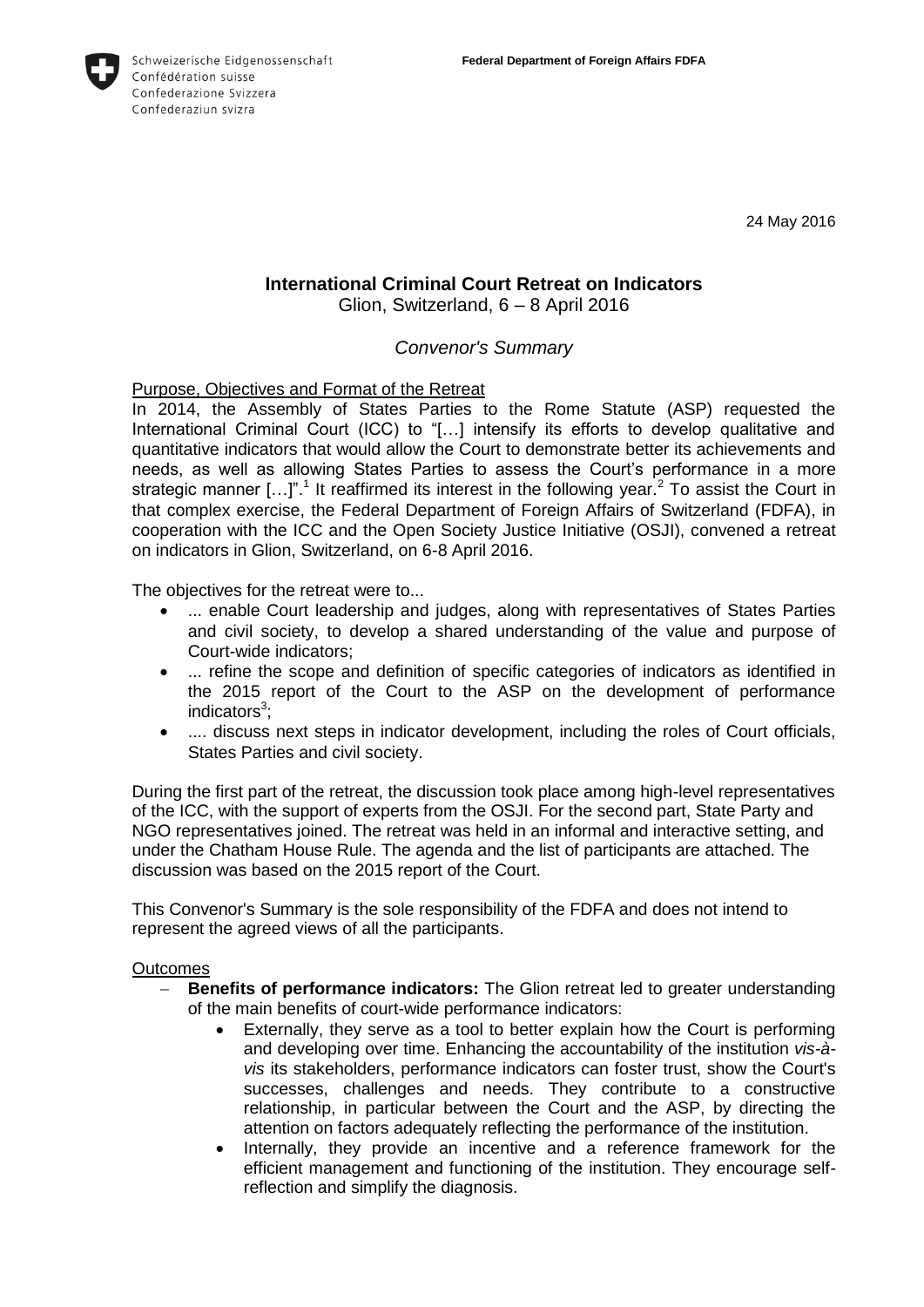- **Limits of performance indicators:** What is required is a modest approach aimed at a limited number of readily measurable indicators adequately reflecting the overall operational performance of the Court. Performance indicators cannot measure every aspect of the Court's work.
- **Scope of the assessment:** As a starting point, performance indicators should measure aspects which can be influenced by the Court itself. Identified already in the 2015 report of the Court, the following key goals are relevant for the development of indicators:
	- The Court's proceedings are expeditious, fair and transparent at every stage;
	- The ICC's leadership and management are effective;
	- The ICC ensures adequate security for its work, including protection of those at risk from involvement with the Court; and
	- Victims have adequate access to the Court.
- **Complexity of indicator selection:** In some areas the development of indicators comes more naturally (e.g. expeditiousness could be measured by the time for different phases of the judicial process). Other areas require greater efforts to identify relevant proxy values (e.g. fairness). Expeditiousness and fairness are also examples of potentially conflicting goals, reflecting the complexity of the exercise.
- **Existing resources:** The organs of the Court are already measuring many different aspects of the Court's work. The establishment of performance indicators would imply systematically sharing, linking and presenting data in a way to exploit its potential. Indicators developed for the organ-level<sup>4</sup> may provide inspiration for the development of court-wide indicators.
- **Leadership and inclusiveness:** As it knows its working practices best and in light of its prosecutorial and judicial independence, performance indicators should be developed by the Court. The result should be consulted with relevant stakeholders, in particular victims, defence, State Party and NGO representatives.
- **Process of development:** Developing performance indicators is an incremental process in which the Glion retreat was one step in a longer process. While greater conceptual clarity has been achieved, work remains to be done to define the specific performance indicators.
- **Testing and review:** Once established, performance indicators need to be applied, tested and reviewed if necessary.

## The Way Forward

The way forward is set out in the relevant ASP resolutions and the 2015 report of the Court. In the coming months, the ICC intends to further develop its performance indicators based on the work carried out so far as well as the discussions with stakeholders at the Glion retreat and beyond. It will share with the Study Group on Governance any update and report on progress to the 15<sup>th</sup> session of the ASP due to take place in November in The Hague. The Court's aim is to develop over time a comprehensive set of performance indicators. Initial data is planned to be made available in 2017.

Annexes:

- Agenda
- List of participants

 $\overline{\phantom{a}}$ 1 ICC-ASP/13/Res.5, Annex I, para. 7(b), 17 December 2014.

<sup>2</sup> ICC-ASP/14/Res.4, para. 59 and Annex I, para. 8(b), 26 November 2015.

<sup>&</sup>lt;sup>3</sup> Report of the Court on the development of performance indicators for the International Criminal Court, 12 November 2015.

<sup>4</sup> See Office of the Prosecutor, Strategic plan 2016-2018, paras. 103 ff.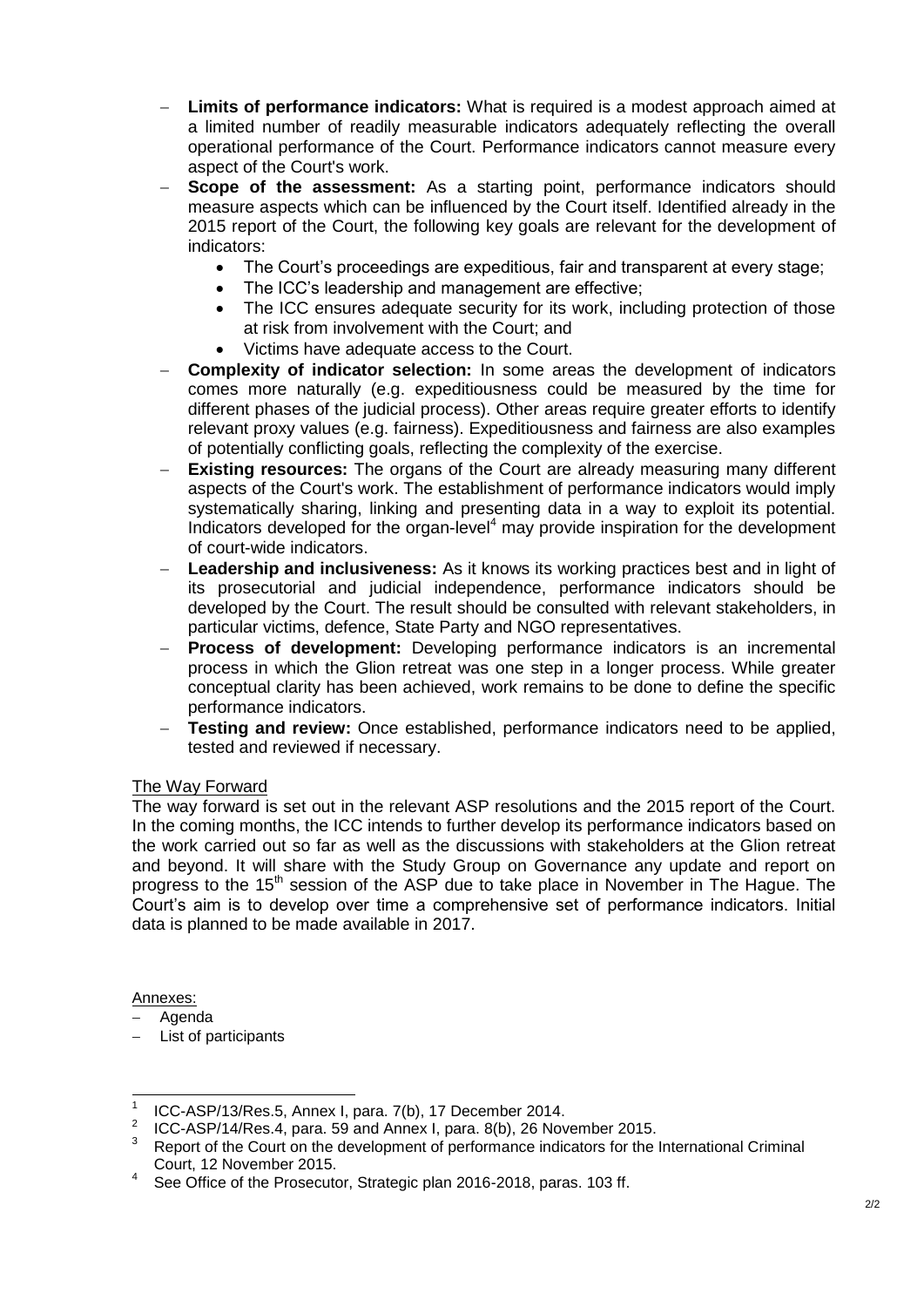

6 April 2016

# **International Criminal Court Retreat on Indicators Glion, Switzerland, 6 – 8 April 2016**

# **AGENDA**

**-**

*All plenary sessions take place in "La Grande Salle" on the first floor of Hotel Victoria Glion. For the locations of the working group sessions, please refer to the agenda below. Time changes may be announced according to the progress of the discussions.*

## **Wednesday, 6 April 2016**

- **Afternoon/ early evening Arrival of ICC representatives and experts 18.00-19.00 Cocktail 19.00 Dinner and welcome**  Welcoming remarks Ambassador Jürg Lindenmann, Deputy Director, Directorate of International Law, Federal Department of Foreign Affairs
	- Judge Silvia Fernández de Gurmendi, President, International Criminal Court
	- James A. Goldston, Executive Director, Open Society Justice Initiative (OSJI)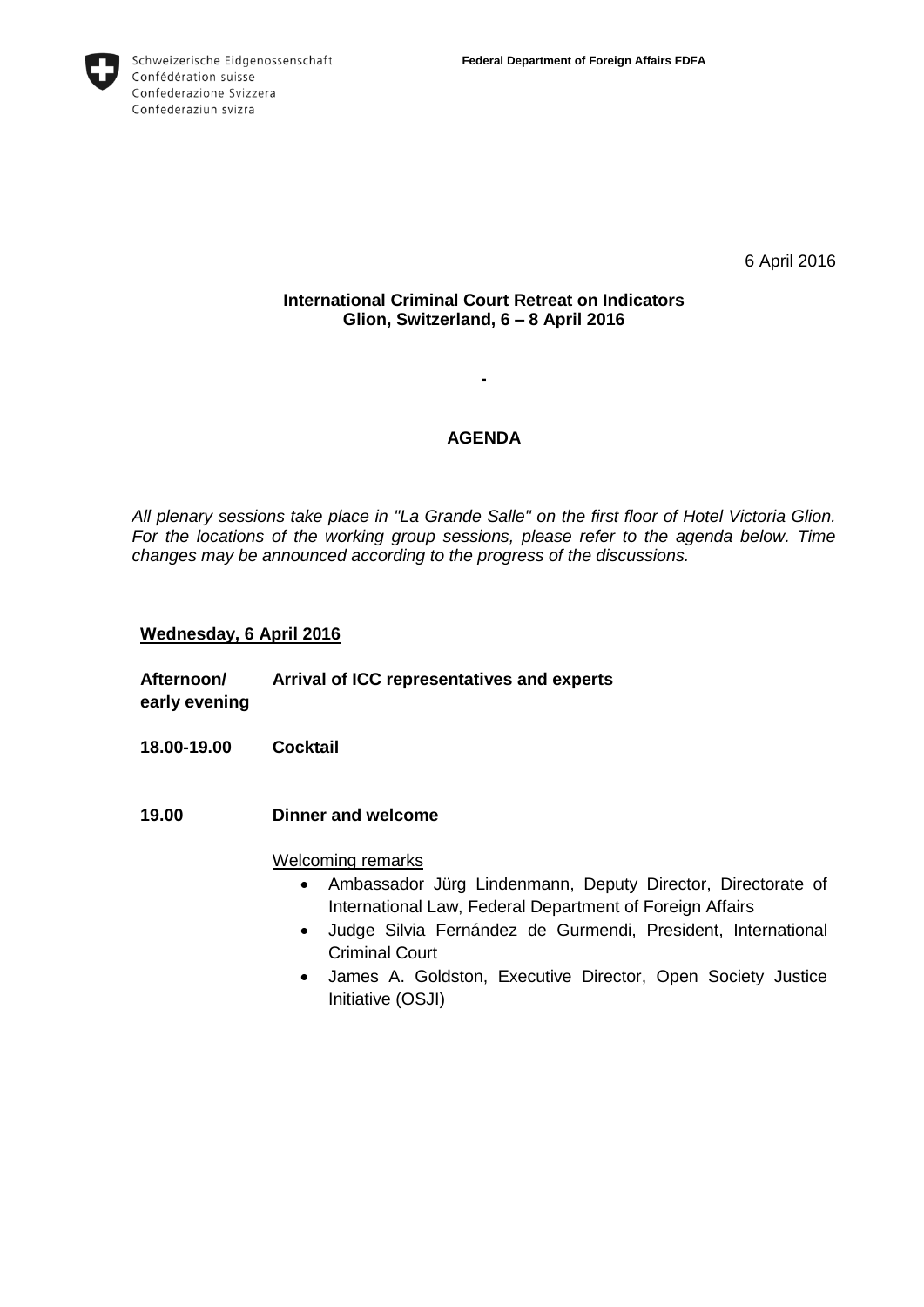# **Thursday, 7 April 2016**

### **From 07.00 Individual breakfast at the hotel**

### **08.30-10.00 PLENARY Framing the discussion**

*Goal of the session is to discuss what performance indicators are, to review steps undertaken so far and to plan for the next day and a half.*

- Introductory remarks by Silvia Fernández
- Moderator: James A. Goldston

### **10.00-11.30 WORKING GROUPS**

*Goal of the session is to discuss performance as it relates to the activities of different organs, including their respective contributions to the courtwide indicators framework.*

Each group consists of the representatives of the respective organ(s). Experts will attend the common session with OTP and Registry.

- **Judiciary** (convene in "La Grande Salle", first floor of hotel). Moderator: Silvia Fernández
- **OTP and Registry** (convene in "Le Salon Télé", first floor of hotel). Moderator: James A. Goldston

### **11.30-11.45 Coffee break**

# **11.45-12.00 PLENARY Introduction to criterion a) of the Court report to the ASP**

- $\triangleright$  "The Court's proceedings are expeditious, fair and transparent at every stage"
- Moderator: James A. Goldston

### **12.00-13.15 WORKING GROUPS**

*Goal of the session is to identify the aspects of expeditiousness, fairness and transparency that are important to measure.*

Each group consists of representatives of all three organs, and has one moderator, one rapporteur and one or two experts of OSJI.

 **Working Group A, on the notion of "expeditiousness"** (convene in "La Grande Salle", first floor of hotel). Moderator: Philippe Kirsch; rapporteur: Kimberly Prost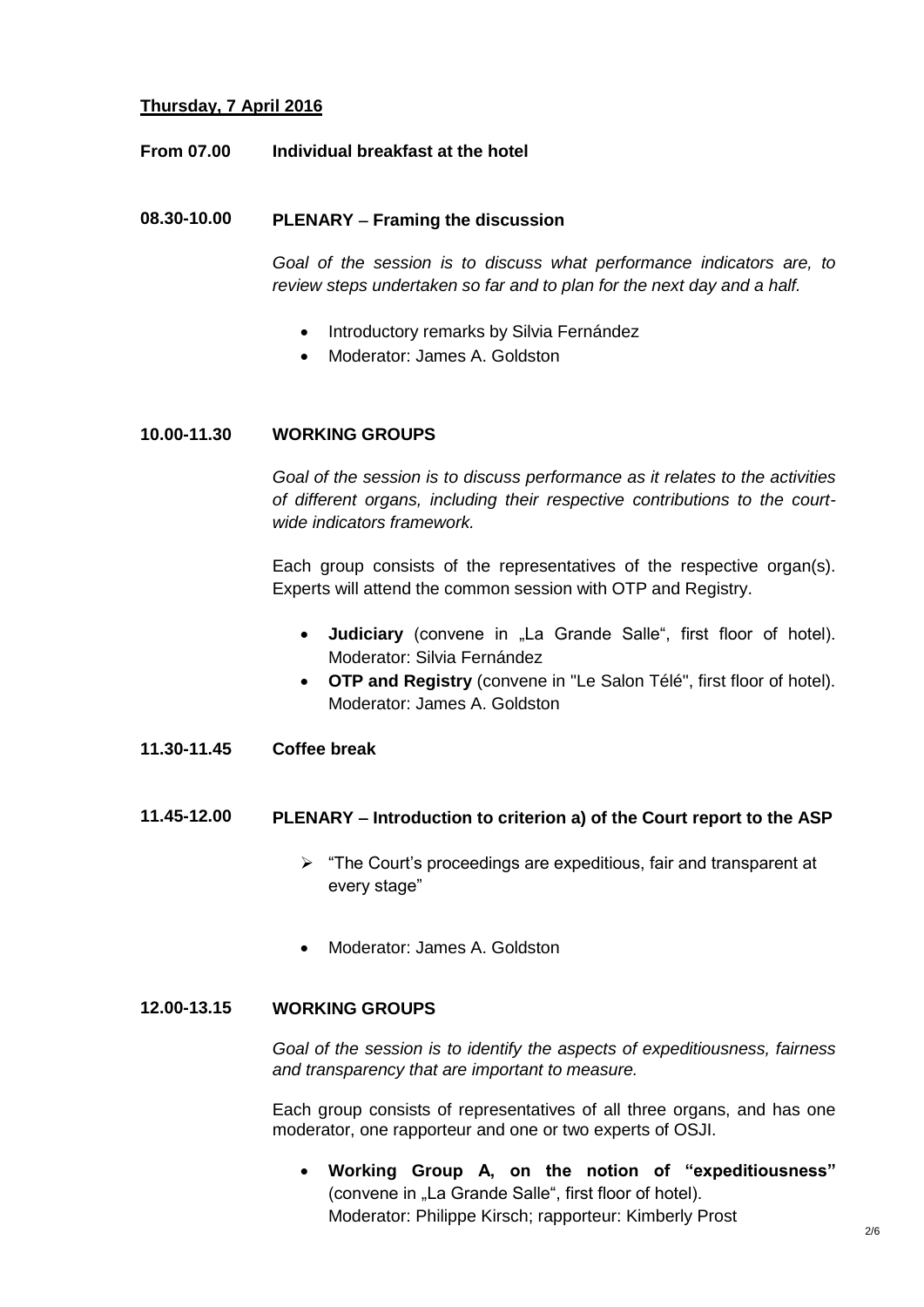- **Working Group B, on the notion of "fairness"** (convene in "Le Salon Télé", first floor of hotel). Moderator: Håkan Friman; rapporteur: Philipp Ambach
- **Working Group C, on the notion of "transparency"** (convene in "La Grange", building adjacent to hotel). Moderator: Jürg Lindenmann; rapporteur: Osvaldo Zavala Giler
- **13.15-14.30 Lunch break**

### **PLENARY**

#### **14.30-15.00 I. Reporting of previous session**

Presentation by rapporteurs reporting on the respective session on criterion a) followed by a brief discussion (immediate reactions)

Moderator: James A. Goldston

## **15.00-15.15 II. Introduction of criteria b) to d) of the Court report to the ASP**

- $\triangleright$  "The ICC's leadership and management are effective"
- $\triangleright$  "The ICC ensures adequate security for its work, including protection of those at risk from involvement with the Court"
- $\triangleright$  "Victims have adequate access to the Court"
- Moderator: James A. Goldston

## **15.15-16.30 WORKING GROUPS**

*Goal of the session is to identify the aspects that are important to measure under each of the criteria.* 

Each group consists of representatives of all three organs, and has one moderator, one rapporteur and one or two experts from OSJI.

- **Working Group A, on the notion of "effective leadership and management**" (convene in ...La Grande Salle", first floor of hotel). Moderator: Philippe Kirsch; rapporteur: Kimberly Prost
- **Working Group B, on the notion of "the Court's security and protection framework"** (convene in "Le Salon Télé", first floor of hotel).

Moderator: Håkan Friman; rapporteur: Philipp Ambach

 **Working Group C, on the notion of "victims' access to the Court"** (convene in "La Grange", building adjacent to hotel). Moderator: Jürg Lindenmann; rapporteur: Osvaldo Zavala Giler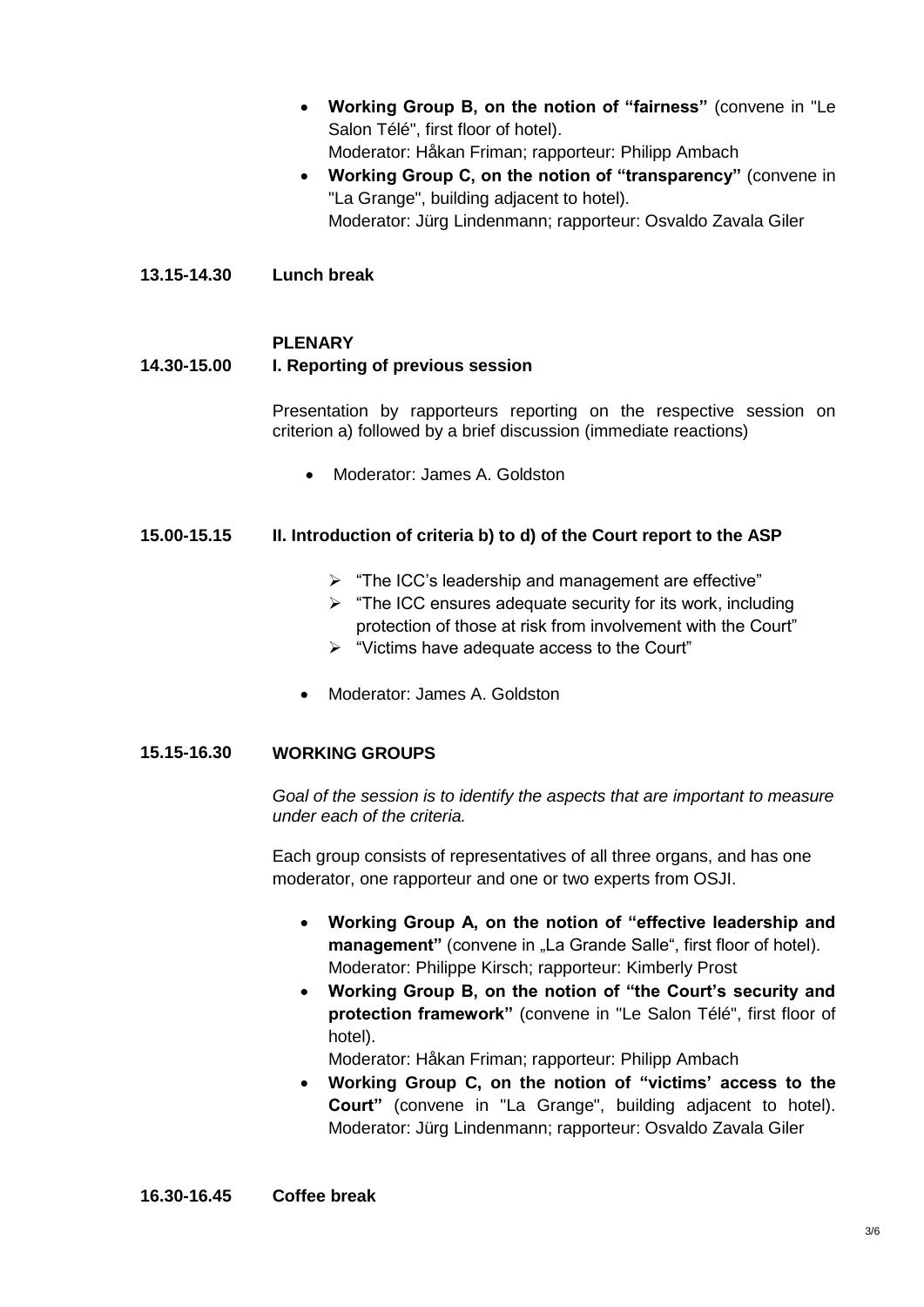## **16.45-18.15 PLENARY – reporting of previous sessions and general discussion**

*Goal of session is to report on and discuss results of group sessions, to take stock of today's work and to identify the most important points to communicate the following morning.*

Presentation by rapporteurs reporting on their respective session on criteria b) –d), followed by general discussion on all criteria (including criterion a))

- Moderator: James A. Goldston
- Announcement regarding next day's schedule: Jürg Lindenmann

## **Early evening Arrival of State Party and NGO representatives**

- **18.30-19.30 Cocktail**
- **19.30 Dinner**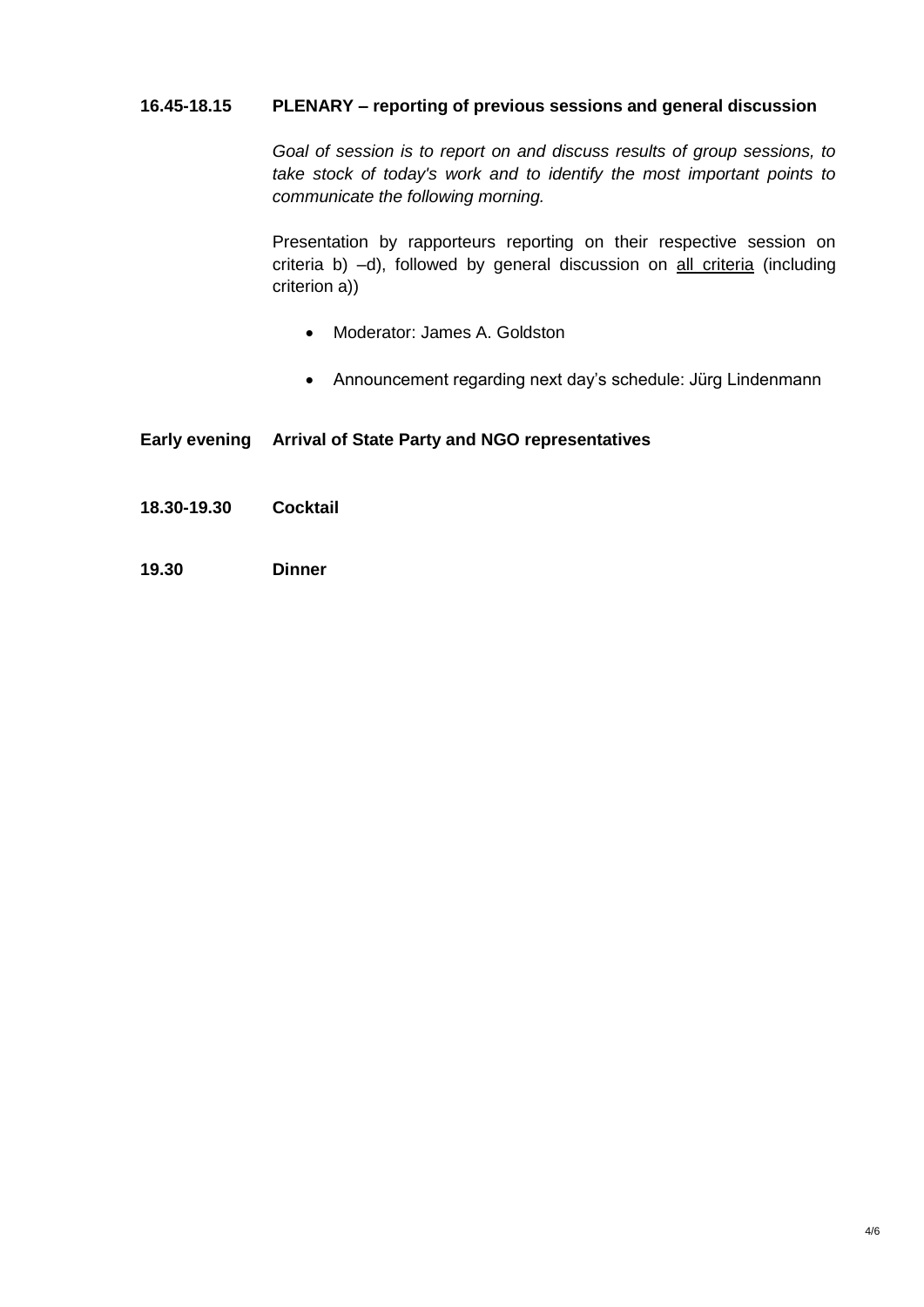# **Friday, 8 April 2016**

**From 07.00 Individual breakfast at the hotel**

#### **08.30-10.00 PLENARY I. Results of part I of the retreat**

*Goal of the session is to provide a brief outline of the work on day 1 of the retreat and to review the uses of indicators and the roles of external actors in their development.*

- Opening remarks and moderation by Jürg Lindenmann
- Report and reflections on the first day of the retreat by Silvia Fernández
- Observations by James A. Goldston
- Immediate reactions from States Parties and NGOs

# **10.00-10.15 II. Dialogue on indicators from the ICC and from the stakeholders' perspective**

Introduction to working group exercise by James A. Goldston

**10.15-10.30 Coffee break**

### **10.30-12.00 WORKING GROUPS**

*Goal of session is for each of the Working Groups to discuss the issues identified in the Plenary session.*

Each group consists of representatives of all groups of participants to the retreat, and has one moderator, one rapporteur and one or two experts from OSJI.

• Working Group A (convene in "La Grande Salle", first floor of hotel).

Moderator: Shehzad Charania; rapporteur: Miia Aro Sanchez

 **Working Group B** (convene in "Le Salon Télé", first floor of hotel).

Moderator: Håkan Friman; rapporteur: Jörn Eiermann

 **Working Group C** (convene in "La Grange", building adjacent to hotel).

Moderator: Jürg Lindenmann; rapporteur: Richard Dicker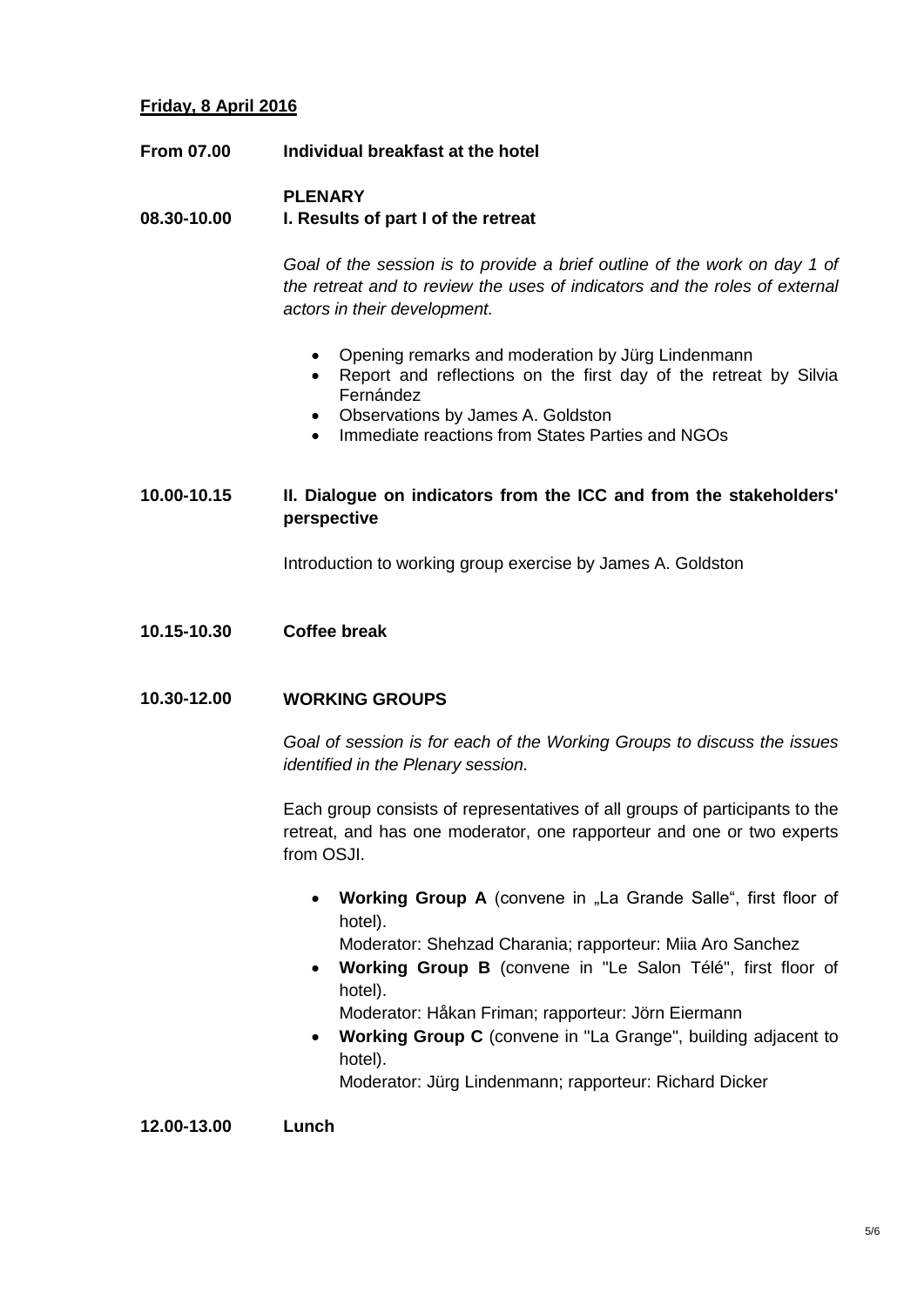# **13.00-14.00 PLENARY – Dialogue on indicators from the ICC and from the stakeholders' perspective**

Presentation by rapporteurs of their respective group sessions, followed by general discussion

- Moderator: James A. Goldston
- **14.00-14.30 Coffee break**

# **14.30-15.00 PLENARY – Concluding session: the way forward**

- Jürg Lindenmann
- James A. Goldston
- **•** Silvia Fernández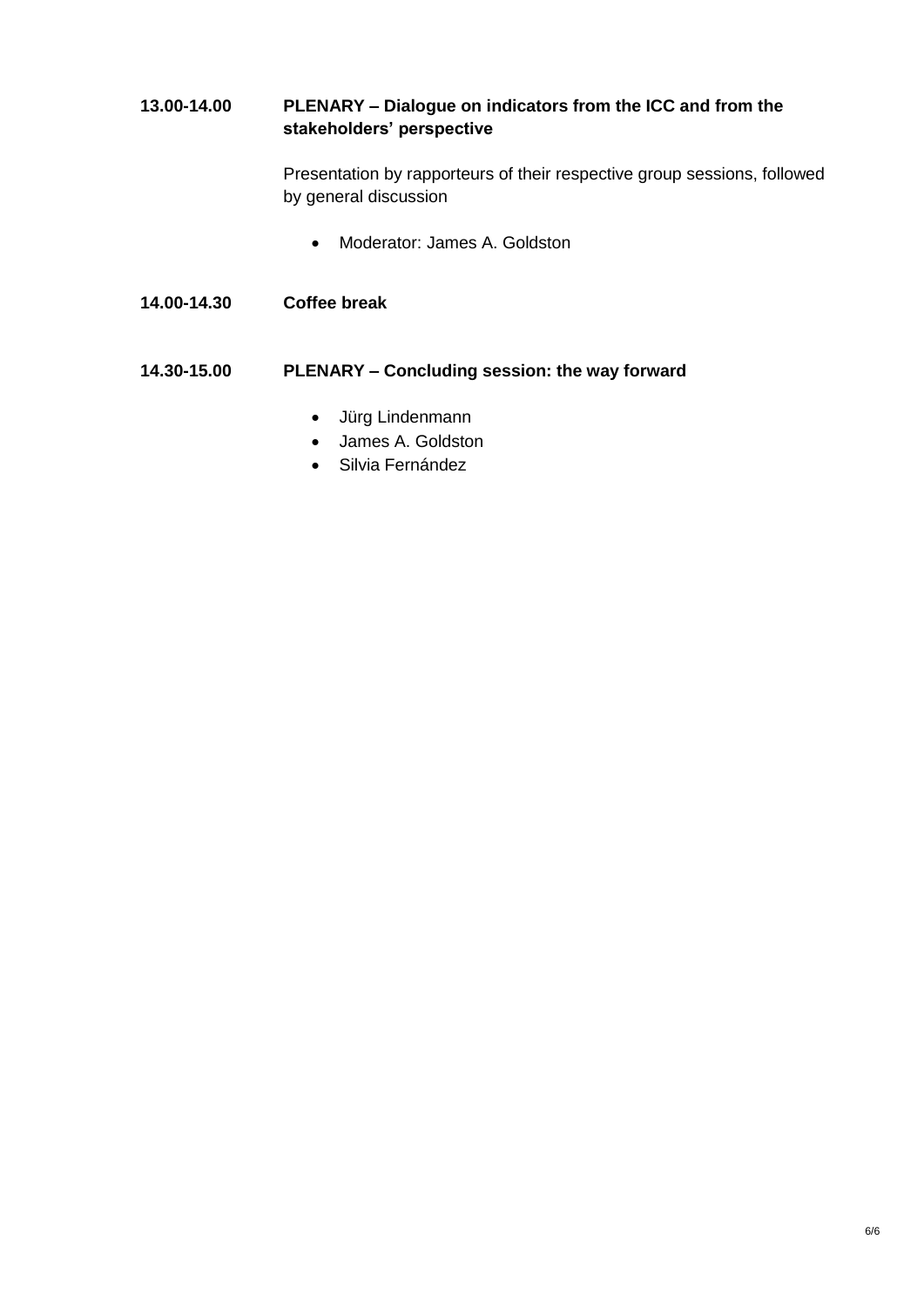

6 April 2016

# **International Criminal Court Retreat on Performance Indicators Glion, Switzerland, 6 8 April 2016**

### **LIST OF PARTICIPANTS**

HE Ms. Joyce Aluoch *First Vice-President of the ICC / Judge, Trial Division, ICC*

Mr. Philipp Ambach *Special Assistant to the President, ICC*

HE Mr. Urs Breiter *Ambassador, Embassy of Switzerland in the Netherlands*

Ms. Aida Camara *Head of Translation Support and Terminology Unit, Registry, ICC*

Mr. Peter Chapman *Program Officer, Legal Empowerment, Open Society Justice Initiative*

Mr. Shehzad Charania *Legal Adviser, Embassy of the United Kingdom, The Hague*

HE Mr. Jonghyun Choe *Ambassador, Embassy of the Republic of Korea in the Netherlands*

HE Mr. Chang-ho Chung *Judge, Pre-Trial Division, ICC*

Mr. Michel De Smedt *Head of Investigations, Office of the Prosecutor, ICC*

Mr. Richard Dicker *Director, International Justice Program, Human Rights Watch*

Mr. David Donat Cattin *Secretary-General, Parliamentarians for Global Action*

Mr. Marc Dubuisson *Director of Division of Judicial Services and Acting Director of Division of External Operations, Registry, ICC*

HE Mr. Chile Eboe-Osuji *Judge, Trial Division, ICC*

Mr. Jörn Oliver Eiermann *Senior Adviser (political, legal), Permanent Mission of Liechtenstein to the United Nations, New York*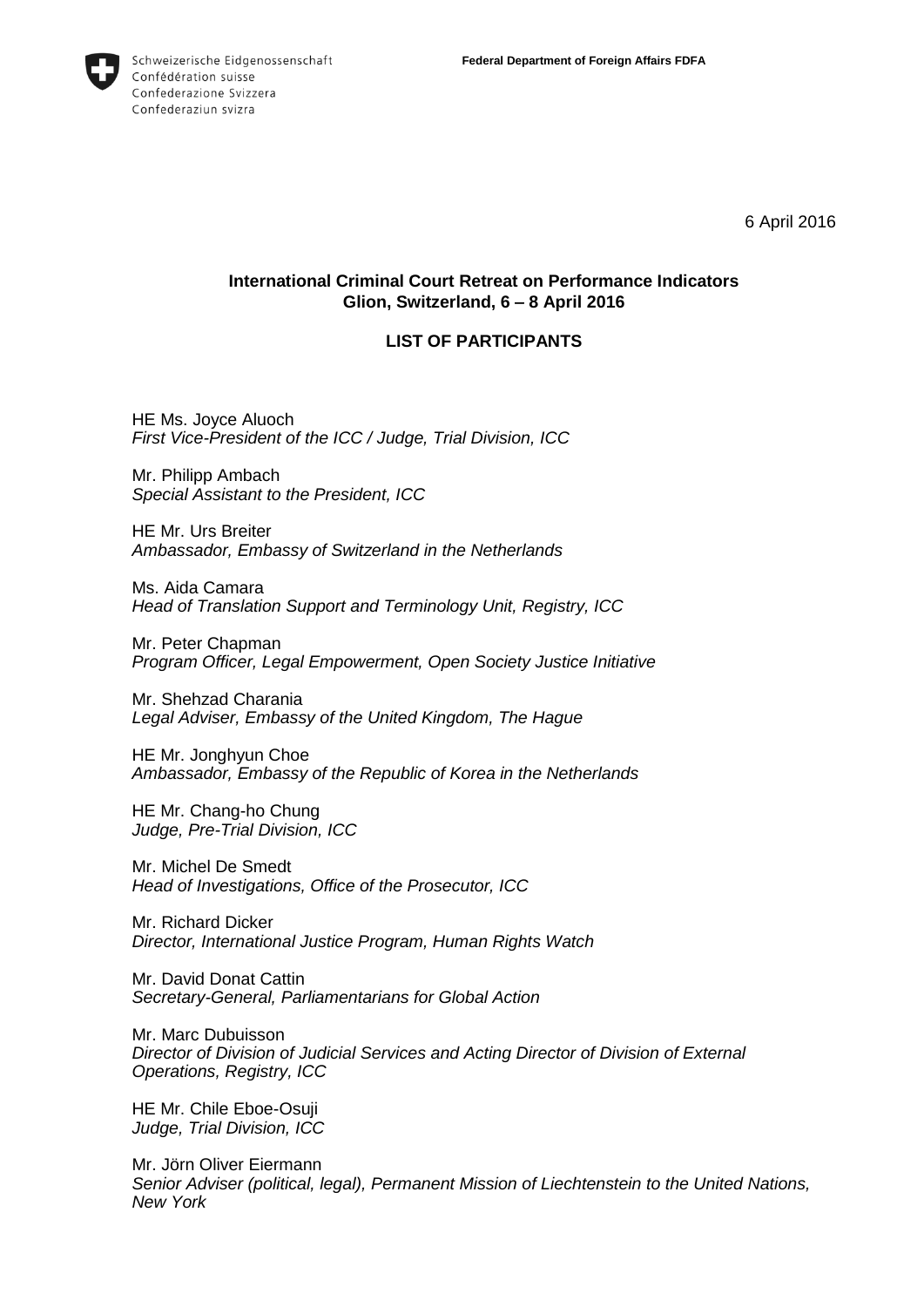Ms. Kathryn Fahnestock *Consultant, Open Society Justice Initiative*

HE Ms. Silvia Fernández de Gurmendi *President of the ICC / Judge, Appeals Division, ICC*

HE Mr. Robert Fremr *Judge, Trial Division, ICC*

Mr. Håkan Friman *Senior Judge / Head of Division, Solna District Court, Sweden*

Mr. Masayoshi Furuya *First Secretary / Legal Advisor, Embassy of Japan, The Hague*

Mr. James Goldston *Executive Director, Open Society Justice Initiative*

HE Mr. Herman von Hebel *Registrar, International Criminal Court*

HE Mr. Geoffrey Henderson *President of the Trial Division / Judge, Trial Division, ICC*

Mr. Thomas Henquet *Chief of the Legal Office, Registry, ICC*

HE Ms. Olga Herrera-Carbuccia *Judge, Trial Division, ICC*

HE Ms. María Teresa Infante Caffi *Ambassador, Embassy of Chile in the Netherlands / Co-Chair, Study Group on Governance*

HE Mr. Roman Kirn *Ambassador, Embassy of Slovenia in the Netherlands*

HE Mr. Philippe Kirsch *Former President of the ICC*

Mr. Matthias Lanz *Deputy Head of Section, Directorate of International Law, Federal Department of Foreign Affairs of Switzerland*

HE Mr. Jürg Lindenmann *Ambassador / Deputy Director, Directorate of International Law, Federal Department of Foreign Affairs of Switzerland*

Ms. Marisa Macpherson *Deputy Head of Mission, Embassy of New Zealand in the Netherlands / Focal-Point Cluster I, Study Group on Governance,* 

HE Mr. Antoine Kesia-Mbe Mindua *Judge, Pre-Trial Division, ICC*

HE Ms. Sanji Mmasenono Monageng *Judge, Appeals Division, ICC*

HE Mr. Howard Andrew Clive Morrison *Judge, Appeals Division, ICC*